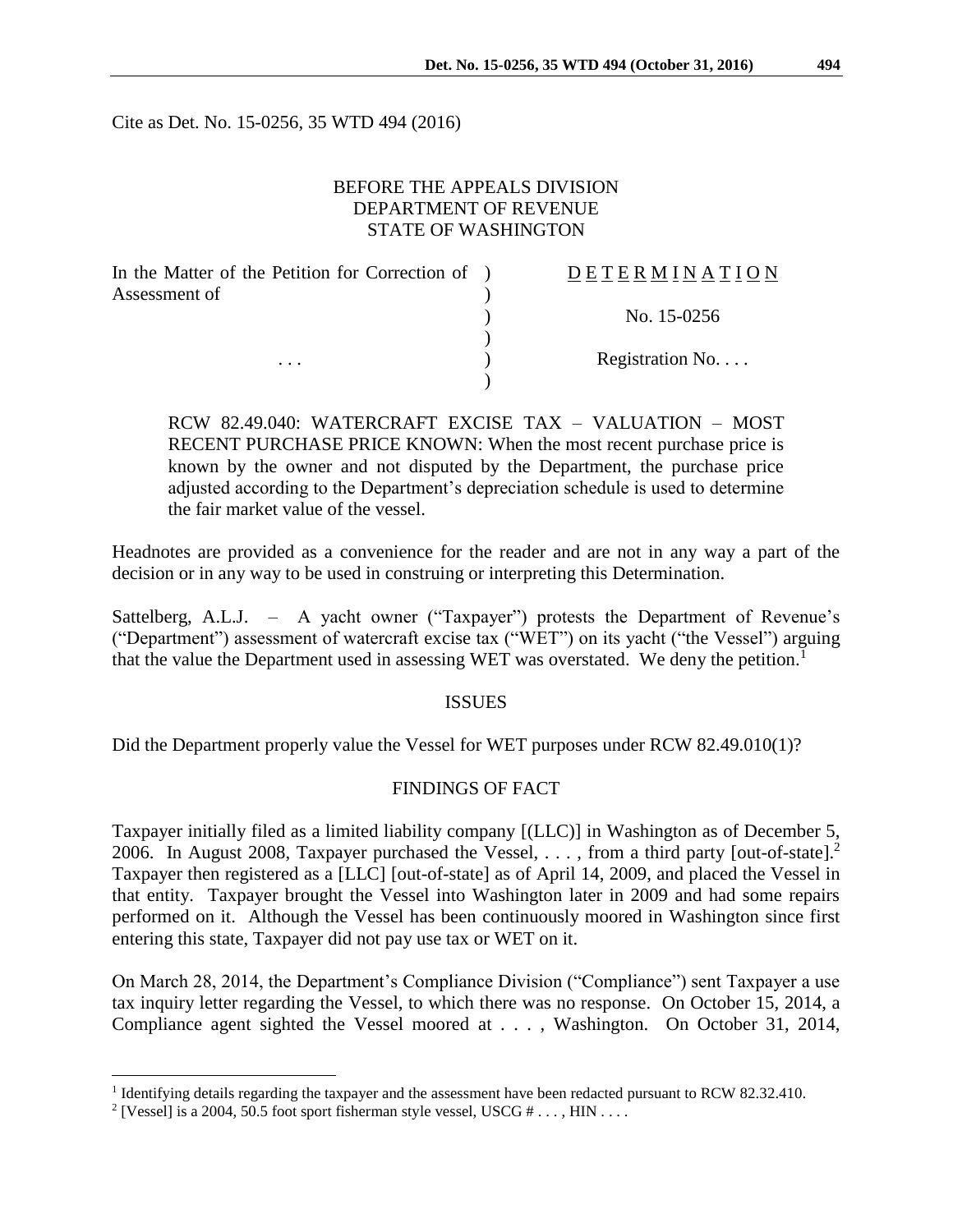Compliance set a second use tax inquiry letter, and then a third on December 8, 2014. Taxpayer did not respond to these letters.

On December 31, 2014, Compliance issued a use tax assessment against the Vessel totaling \$... <sup>3</sup> The use tax assessment used a vessel fair market value of \$....<sup>4</sup> On January 22, 2015, Compliance issued a WET assessment against the Vessel totaling \$ . . . , using the same fair market value multiplied by the Department's WET depreciation schedules.<sup>5</sup>

On March 27, 2015, Taxpayer provided documentation showing that the Vessel was in Washington for repair work in 2009.<sup>6</sup> Taxpayer also stated to Compliance that it had purchased the Vessel [out-of-state] in August 2008 for \$ . . . . Based on the documentation and Taxpayer's representations, on April 8, 2015, Compliance cancelled the use tax assessment because the Vessel's first use in Washington was beyond the [statutory non-claim period].<sup>7</sup> Compliance also amended the WET assessment using the lower fair market value of \$ . . . for calculating depreciation, resulting in a new total assessment of  $\$\dots$ .

Taxpayer timely appealed the amended WET assessment contending that the value the Department used for WET was incorrect. Taxpayer also initially argued that WET was not due, but dropped this argument at the appeal hearing.

### ANALYSIS

WET is imposed on the privilege of using a vessel upon the waters of Washington.<sup>9</sup> RCW 82.49.010(1). WET is an annual tax imposed for a twelve-month period, including the month in which the vessel is registered. RCW  $82.49.010(3)$ . The amount of WET is 0.5% of the fair market value of the vessel. RCW 82.49.010(1); RCW 82.49.040. "The fair market value of vessel for the purposes of this chapter shall be based on the most recent purchase price, depreciated according to the year of the most recent purchase of the vessel." RCW 82.49.040. The most recent purchase price is the consideration, whether money, credit, rights, or other property expressed in terms of money, paid or given or contracted to be paid or given by the purchaser to the seller for the vessel. *Id*.

Compliance based the fair market value of the Vessel on the Taxpayer's representation that its 2008 purchase price was \$ . . . , and depreciated it in accordance with RCW 82.49.040.

 $\overline{a}$ 

<sup>&</sup>lt;sup>3</sup> The assessment consisted of  $\$\dots$$  in use tax,  $\dots$  in delinquent penalties,  $\$\dots$$  in interest, and a  $\$\dots$  substantial underpayment penalty.

<sup>4</sup> Compliance used Boat Values, Price Guides, Yachts for Sale & Charter to determine the fair market value of the Vessel at the time of first use in Washington.

<sup>&</sup>lt;sup>5</sup> The assessment consisted of  $\$\dots$  in WET,  $\$\dots$  in delinquent penalties,  $\$\dots$  in interest, and a  $\$\dots$  substantial underpayment penalty. Under RCW 82.49.040, the Department prepares an annual depreciation schedule for use in determining fair market value for Chapter 82.49 RCW.

<sup>6</sup> Taxpayer provided repair work invoices and date stamped pictures.

<sup>7</sup> *See* [RCW 82.12.010(6)(a) (defining "use" as "first act within this state" falling within listed activities);] RCW 82.32.050(4).

<sup>&</sup>lt;sup>8</sup> The assessment consisted of  $\$\dots$  in WET,  $\$\dots$  in delinquent penalties,  $\dots$  in interest, and a  $\$\dots$  substantial underpayment penalty.

<sup>9</sup> [Some] vessels [are] exempt [from WET] under RCW 82.49.020, [but] it is agreed that none of these exemptions apply here.